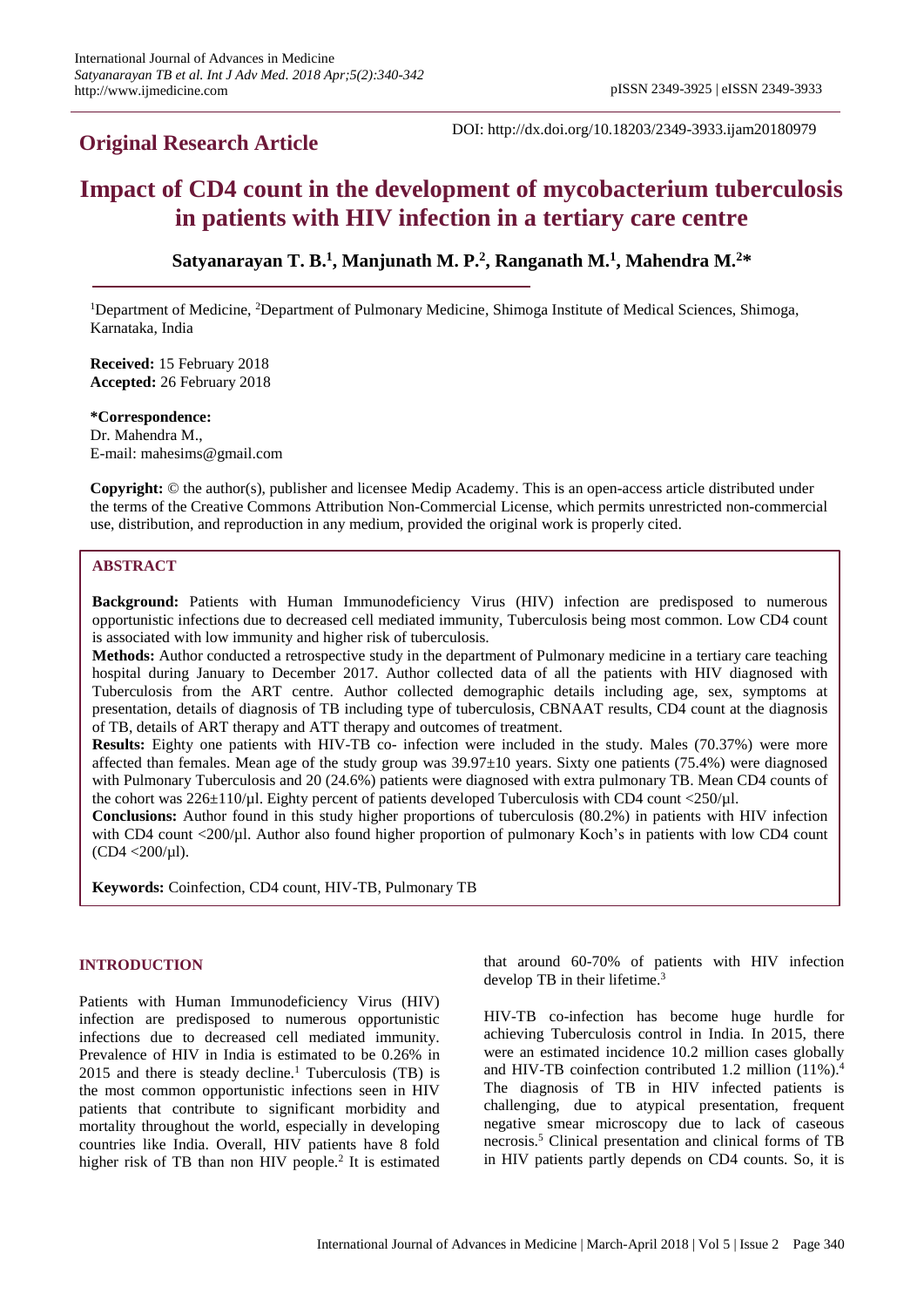important to study impact of CD4 counts and development of tuberculosis in PLHIV.

#### **METHODS**

Author conducted a retrospective study in the department of Pulmonary medicine in a tertiary care teaching hospital during January to December 2017. Author collected data of all the patients with HIV diagnosed with Tuberculosis from the ART centre. Author collected demographic details including age, sex, symptoms at presentation, details of diagnosis of TB including type of tuberculosis, CBNAAT results, CD4 count at the diagnosis of TB, details of ART therapy and ATT therapy and outcomes of treatment.

CD4 counts were done by flowcytometry using Facs count machine using Facscount reagent. HIV testing was done in NACO approved government laboratory using immunochromatohraphy technique. TB detection was done by Xpert MTB/RiF assay, manufactured by Cepheid-Sunnyvale-USA. Single, early morning sputum specimen was taken in a sterile falcon tube and was processed according to the GeneXpert system operator manual given by Central TB division, Government of India. Bloody specimens were rejected.

#### *Statistical analysis*

Descriptive data are presented as frequencies (percentages) for discrete variables and as means (SDs) for continuous variables. All statistical tests were 2 tailed, and factors were considered statistically significant at p <0.05. IBM SPSS version 22 and CDC Epi Info version 7 was used for analysis.

#### **RESULTS**

Eighty one patients with HIV-TB co-infection were included in the study. Males (70.37%) were more affected than females. Mean age of the study group was  $39.97\pm10$  years. Cough (92%) and fever (90%) were the most common symptom, followed by weight loss (85%) and fatigue (82%).

Sixty one patients (75.4%) were diagnosed with Pulmonary Tuberculosis and 20 (24.6%) patients were diagnosed with extra pulmonary TB (Table 1). All patients were subjected to upfront CBNAAT testing. CBNAAT was positive in all patients with suspected pulmonary koch's. For extra pulmonary koch's it was positive only in half of the patients and rest were clinically diagnosed. Two patients were positive for rifampicin resistance. All except two were new cases of Tuberculosis. All patients were initiated on DOTS and followed by ART therapy after 2 weeks, but one patient died before initiation of treatment.

Mean CD4 counts of the cohort was  $226\pm110/\mu$ l. Eighty percent of patients developed Tuberculosis with CD4 count  $\langle 250/\mu l \rangle$  (Figure 1). Author found two cases of MDR TB and their CD4 counts were  $80/\mu$ l and  $150/\mu$ l. Author found Pulmonary koch's more common than extra pulmonary Koch's in patients with CD4 count  $\langle 200/\mu 1 \rangle$  (Table 2).

### **Table 1: Table depicting type of the specimen subjected to CBNAAT and yield of CBNAAT in patients with HIV infection.**

| <b>Type of</b><br>sample      | <b>Site of sample</b> | Number of<br>positive<br><b>CBNAAT</b><br>result, $n$ $(\% )$ |
|-------------------------------|-----------------------|---------------------------------------------------------------|
| Pulmonary<br>samples          | Sputum                | 61                                                            |
|                               | Bal                   |                                                               |
|                               | Gastric aspirate      |                                                               |
| Extra<br>pulmonary<br>samples | Pleural fluid         | 5                                                             |
|                               | Ascitic fluid         |                                                               |
|                               | Synovial fluid        |                                                               |
|                               | Pus                   | 3                                                             |
|                               | Cerebro spinal fluid  | 2                                                             |

#### **Table 2: Table depicting distribution of pulmonary and extra pulmonary TB with levels of CD4 count.**

| <b>CD4</b> count              | <b>Pulmonary</b><br>n(%) | <b>Extra</b><br>pulmonary |
|-------------------------------|--------------------------|---------------------------|
| CD4 count $< 200$ , n= 48     | 39 (81.2%)               | 9(18.75%)                 |
| CD4 count $>200$ , n= 33      | 22 (66.6%)               | 11 (33.3%)                |
| Mean CD4 count, $n=226/\mu L$ | 61                       | 20                        |



# **Figure 1: Proportion of HIV infected patients acquired with tuberculosis with respect to levels of CD4 count.**

#### **DISCUSSION**

Tuberculosis remains the most common cause of death in patients with HIV infection globally. Patients with HIV infection have 10% per year risk of acquiring TB in contrast, to patients with Non-HIV infection have 10% risk in life time.<sup>6</sup> Author found in this study that patients with HIV- TB co-infection with low CD4 count are at a